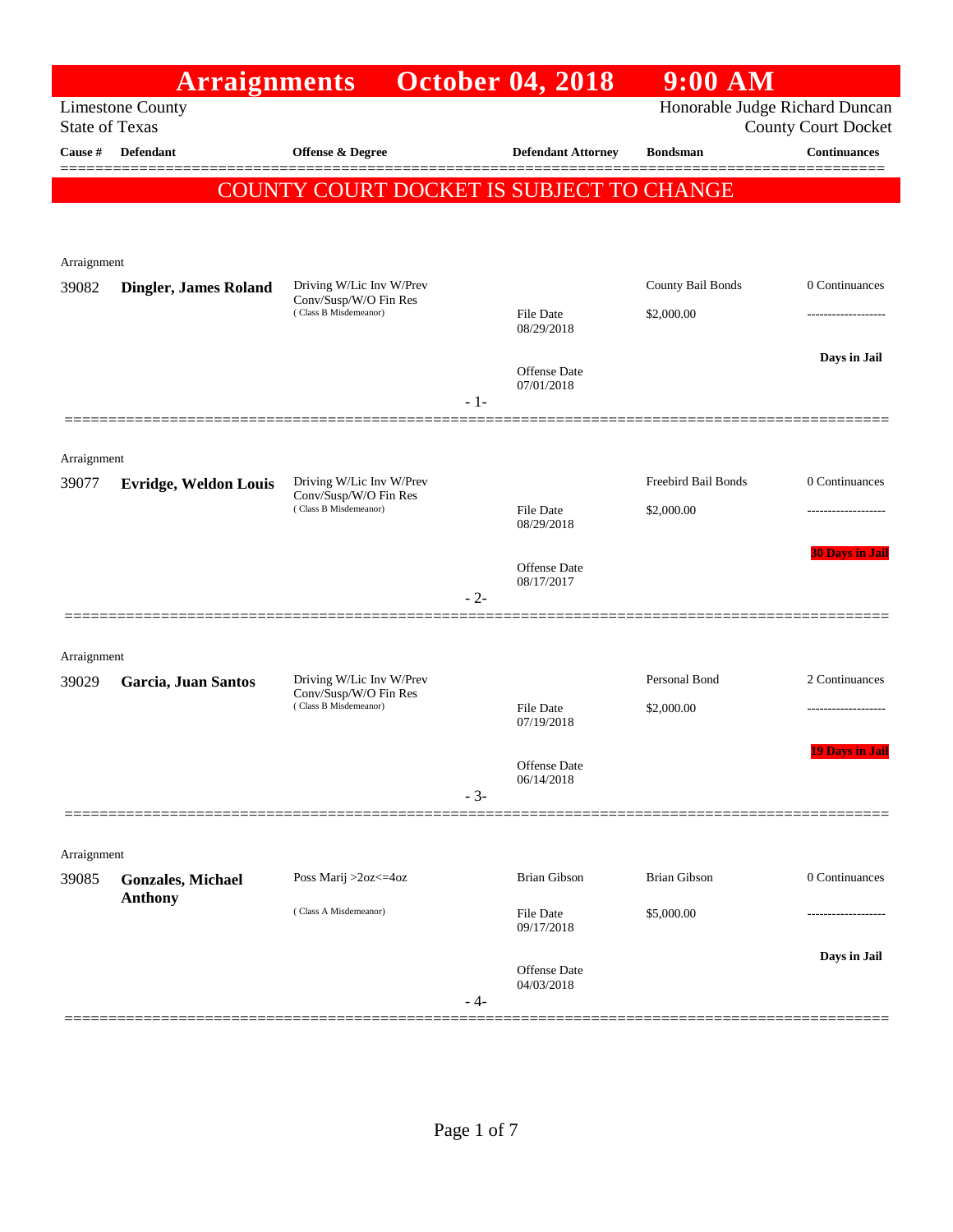|                                                                                    | <b>Arraignments</b>       |                                                          | <b>October 04, 2018</b>        | $9:00$ AM       |                                                   |
|------------------------------------------------------------------------------------|---------------------------|----------------------------------------------------------|--------------------------------|-----------------|---------------------------------------------------|
| Honorable Judge Richard Duncan<br><b>Limestone County</b><br><b>State of Texas</b> |                           |                                                          |                                |                 |                                                   |
| Cause #                                                                            | <b>Defendant</b>          | Offense & Degree                                         | <b>Defendant Attorney</b>      | <b>Bondsman</b> | <b>County Court Docket</b><br><b>Continuances</b> |
|                                                                                    |                           | COUNTY COURT DOCKET IS SUBJECT TO CHANGE                 |                                |                 |                                                   |
|                                                                                    |                           |                                                          |                                |                 |                                                   |
|                                                                                    |                           |                                                          |                                |                 |                                                   |
| Arraignment                                                                        |                           |                                                          |                                |                 |                                                   |
| 39091                                                                              | <b>Grigg, Patrick Lee</b> | Driving W/Lic Inv W/Prev<br>Conv/Susp/W/O Fin Res        |                                | Personal Bond   | 0 Continuances                                    |
|                                                                                    |                           | (Class B Misdemeanor)                                    | <b>File Date</b><br>09/17/2018 | \$2,000.00      |                                                   |
|                                                                                    |                           |                                                          |                                |                 | Days in Jail                                      |
|                                                                                    |                           |                                                          | Offense Date<br>06/15/2018     |                 |                                                   |
|                                                                                    |                           | $-5-$                                                    |                                |                 |                                                   |
|                                                                                    |                           |                                                          |                                |                 |                                                   |
| Theft By Check<br>36645                                                            |                           | Theft Prop>=\$20<\$500 By Check                          |                                | King Bail Bonds | 0 Continuances                                    |
|                                                                                    | Hamm, Stephanie           | (Class B Misdemeanor)                                    | File Date                      | \$1,000.00      |                                                   |
|                                                                                    |                           |                                                          | 10/28/2013                     |                 |                                                   |
|                                                                                    |                           |                                                          | Offense Date<br>05/31/2013     |                 | Days in Jail                                      |
|                                                                                    |                           | $-6-$                                                    |                                |                 |                                                   |
|                                                                                    |                           |                                                          |                                |                 |                                                   |
| Arraignment                                                                        |                           |                                                          |                                |                 |                                                   |
| 37918                                                                              | Hamm, Stephanie           | Theft Prop>=\$20<\$500 By Check<br>(Class B Misdemeanor) | File Date                      |                 | 0 Continuances<br>-------------------             |
|                                                                                    |                           |                                                          | 05/03/2016                     |                 |                                                   |
|                                                                                    |                           |                                                          | Offense Date                   |                 | Days in Jail                                      |
|                                                                                    |                           | $-7-$                                                    | 08/26/2014                     |                 |                                                   |
|                                                                                    |                           |                                                          |                                |                 |                                                   |
| Arraignment                                                                        |                           |                                                          |                                |                 |                                                   |
| 37951                                                                              | Hamm, Stephanie           | Theft Prop>=\$20<\$500 By Check                          |                                |                 | 0 Continuances                                    |
|                                                                                    |                           | (Class B Misdemeanor)                                    | File Date<br>05/04/2016        |                 |                                                   |
|                                                                                    |                           |                                                          |                                |                 | Days in Jail                                      |
|                                                                                    |                           |                                                          | Offense Date<br>07/24/2014     |                 |                                                   |
|                                                                                    |                           | $-8-$                                                    |                                |                 |                                                   |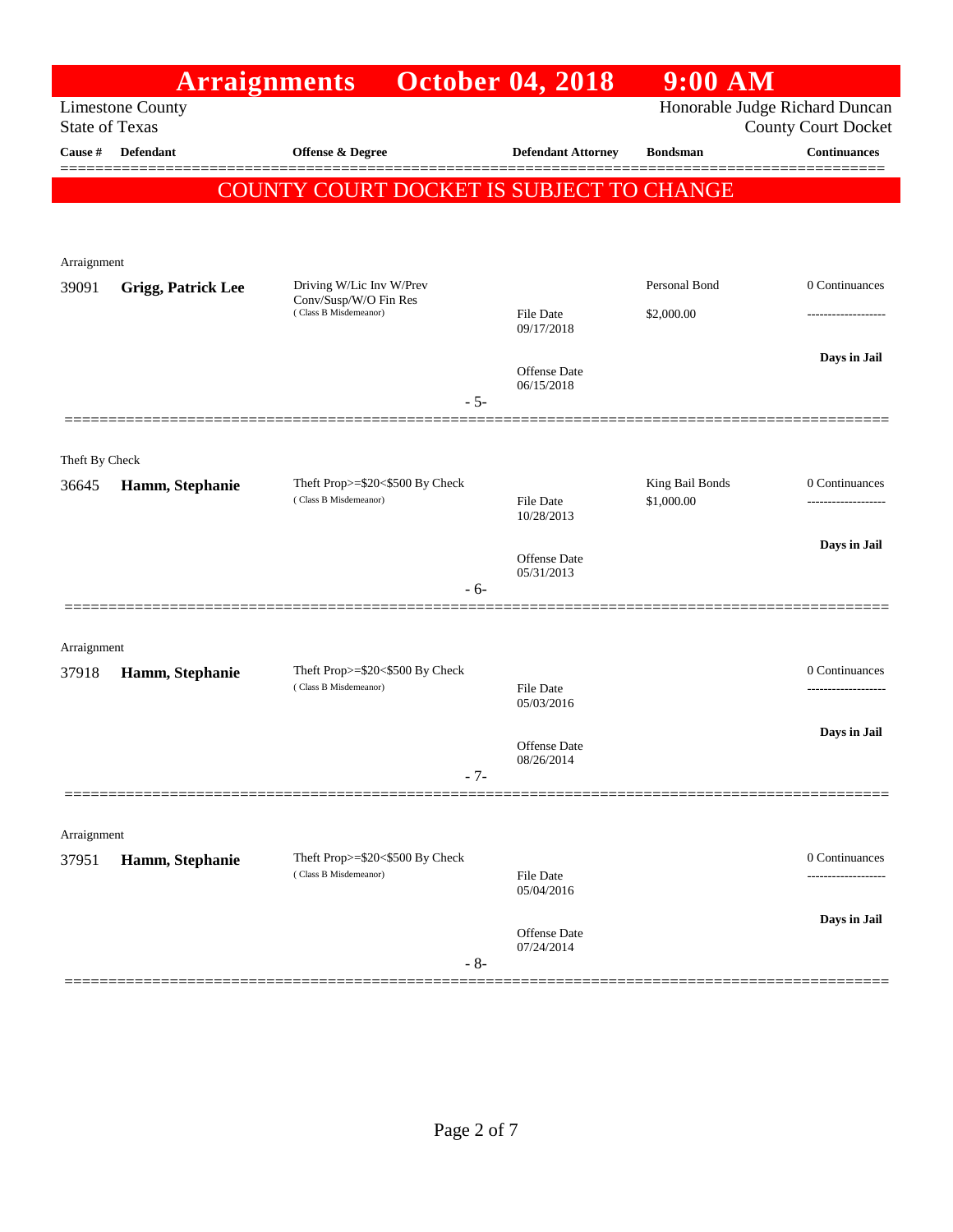|                                  | <b>Arraignments</b>     |                                                          | <b>October 04, 2018</b>                               | 9:00 AM                                      |                                                   |
|----------------------------------|-------------------------|----------------------------------------------------------|-------------------------------------------------------|----------------------------------------------|---------------------------------------------------|
|                                  | <b>Limestone County</b> |                                                          |                                                       | Honorable Judge Richard Duncan               |                                                   |
| <b>State of Texas</b><br>Cause # | <b>Defendant</b>        | Offense & Degree                                         | <b>Defendant Attorney</b>                             | <b>Bondsman</b>                              | <b>County Court Docket</b><br><b>Continuances</b> |
|                                  |                         |                                                          |                                                       |                                              |                                                   |
|                                  |                         | COUNTY COURT DOCKET IS SUBJECT TO CHANGE                 |                                                       |                                              |                                                   |
|                                  |                         |                                                          |                                                       |                                              |                                                   |
|                                  |                         |                                                          |                                                       |                                              |                                                   |
| Arraignment<br>39078             | Heck, Robert Charles,   | Burglary Of Coin Operated/Collection                     | Burkeen, Daniel                                       | Personal Bond                                | 0 Continuances                                    |
|                                  | $\mathbf{I}$            | Machine<br>(Class A Misdemeanor)                         | File Date                                             | \$5,000.00                                   |                                                   |
|                                  |                         |                                                          | 08/29/2018                                            |                                              |                                                   |
|                                  |                         |                                                          |                                                       |                                              | Days in Jail                                      |
|                                  |                         |                                                          | Offense Date<br>07/25/2018                            |                                              |                                                   |
|                                  |                         | $-9-$                                                    |                                                       |                                              |                                                   |
|                                  |                         |                                                          |                                                       |                                              |                                                   |
| Arraignment                      |                         |                                                          |                                                       |                                              |                                                   |
| 39083                            | Hernandez, Xavier       | Poss Marij >2oz<=4oz                                     | Spivey, Shirley                                       | Freebird Bail Bonds                          | 0 Continuances                                    |
|                                  | Angelo                  | (Class A Misdemeanor)                                    | File Date<br>08/29/2018                               | \$5,000.00                                   |                                                   |
|                                  |                         |                                                          |                                                       |                                              | Days in Jail                                      |
|                                  |                         |                                                          | Offense Date<br>04/03/2018                            |                                              |                                                   |
|                                  |                         | $-10-$                                                   |                                                       |                                              |                                                   |
|                                  |                         |                                                          |                                                       |                                              |                                                   |
| <b>Status Hearing</b>            |                         |                                                          |                                                       |                                              |                                                   |
| 38834                            | Herzog, Morgan          | Assault Cause Bodily Inj.<br>(Class A Misdemeanor)       | Latray, Michelle J.<br><b>File Date</b>               | Personal Bond<br>\$3,000.00                  | 1 Continuances                                    |
|                                  |                         |                                                          | 02/21/2018                                            |                                              |                                                   |
|                                  |                         |                                                          |                                                       |                                              | Days in Jail                                      |
|                                  |                         |                                                          | Offense Date<br>01/18/2018                            |                                              |                                                   |
|                                  |                         | $-11-$                                                   |                                                       |                                              |                                                   |
|                                  |                         |                                                          |                                                       |                                              |                                                   |
| <b>Status Hearing</b>            |                         |                                                          |                                                       |                                              |                                                   |
| 38895                            | Herzog, Morgan          | Bail Jumping And Fail To Appear<br>(Class A Misdemeanor) | Latray, Michelle J.<br><b>File Date</b><br>04/23/2018 | <b>Brazos River Bail Bonds</b><br>\$5,000.00 | 1 Continuances<br>-------------------             |
|                                  |                         |                                                          |                                                       |                                              | Days in Jail                                      |
|                                  |                         | $-12-$                                                   | <b>Offense</b> Date<br>04/12/2018                     |                                              |                                                   |
|                                  |                         |                                                          |                                                       |                                              |                                                   |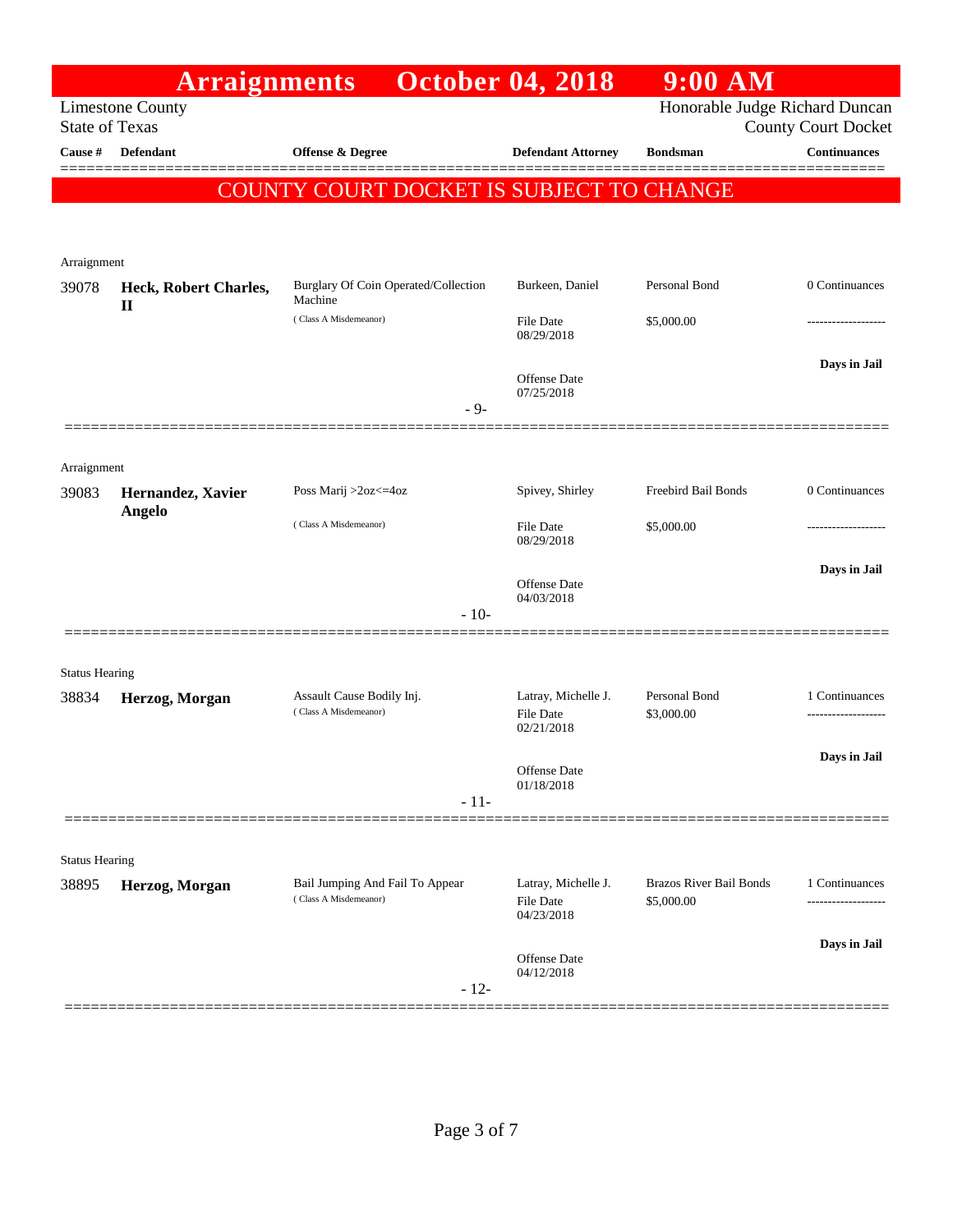|                       | <b>Arraignments</b>                     |                                                                        | <b>October 04, 2018</b>        | $9:00$ AM                      |                            |
|-----------------------|-----------------------------------------|------------------------------------------------------------------------|--------------------------------|--------------------------------|----------------------------|
| <b>State of Texas</b> | <b>Limestone County</b>                 |                                                                        |                                | Honorable Judge Richard Duncan | <b>County Court Docket</b> |
| Cause #               | <b>Defendant</b>                        | <b>Offense &amp; Degree</b>                                            | <b>Defendant Attorney</b>      | <b>Bondsman</b>                | <b>Continuances</b>        |
|                       |                                         | COUNTY COURT DOCKET IS SUBJECT TO CHANGE                               |                                |                                |                            |
|                       |                                         |                                                                        |                                |                                |                            |
|                       |                                         |                                                                        |                                |                                |                            |
| Arraignment<br>38940  | <b>James</b> , Benedette                | Poss Marij <2oz                                                        | Latray, Michelle J.            | Freebird Bail Bonds            | 0 Continuances             |
|                       | <b>Makipa</b>                           | (Class B Misdemeanor)                                                  | <b>File Date</b>               | \$2,500.00                     |                            |
|                       |                                         |                                                                        | 05/11/2018                     |                                |                            |
|                       |                                         |                                                                        | Offense Date                   |                                | Days in Jail               |
|                       |                                         | $-13-$                                                                 | 04/07/2018                     |                                |                            |
|                       |                                         |                                                                        |                                |                                |                            |
| Arraignment           |                                         |                                                                        |                                |                                |                            |
| 39061                 | Middleton, Todd                         | Fail To Identify Fugitive Intent Give<br>False Info                    | Reed, Benjie                   | Reed, Benjie                   | 0 Continuances             |
|                       | Orlando-Oshay                           | (Class A Misdemeanor)                                                  | <b>File Date</b>               | \$3,000.00                     |                            |
|                       |                                         |                                                                        | 08/21/2018                     |                                |                            |
|                       |                                         |                                                                        | Offense Date                   |                                | Days in Jail               |
|                       |                                         | $-14-$                                                                 | 10/10/2017                     |                                |                            |
|                       |                                         |                                                                        |                                |                                |                            |
| Arraignment           |                                         |                                                                        |                                |                                |                            |
| 39088                 | <b>Mosely, Nickolas</b><br><b>Malik</b> | Theft Prop >=\$100<\$750                                               |                                | County Bail Bonds              | 0 Continuances             |
|                       |                                         | (Class B Misdemeanor)                                                  | <b>File Date</b><br>09/17/2018 | \$1,000.00                     |                            |
|                       |                                         |                                                                        |                                |                                | Days in Jail               |
|                       |                                         |                                                                        | Offense Date<br>05/01/2018     |                                |                            |
|                       |                                         | $-15-$                                                                 |                                |                                |                            |
|                       |                                         |                                                                        |                                |                                |                            |
| Arraignment           |                                         |                                                                        |                                |                                |                            |
| 39086                 | Ortiz, Adrian                           | Assault Causes Bodily Injury Family<br>Member<br>(Class A Misdemeanor) | Reed, Bobby<br>File Date       | Reed, Bobby<br>\$3,000.00      | 0 Continuances             |
|                       |                                         |                                                                        | 09/17/2018                     |                                |                            |
|                       |                                         |                                                                        | Offense Date                   |                                | Days in Jail               |
|                       |                                         | $-16-$                                                                 | 06/17/2018                     |                                |                            |
|                       |                                         |                                                                        |                                |                                |                            |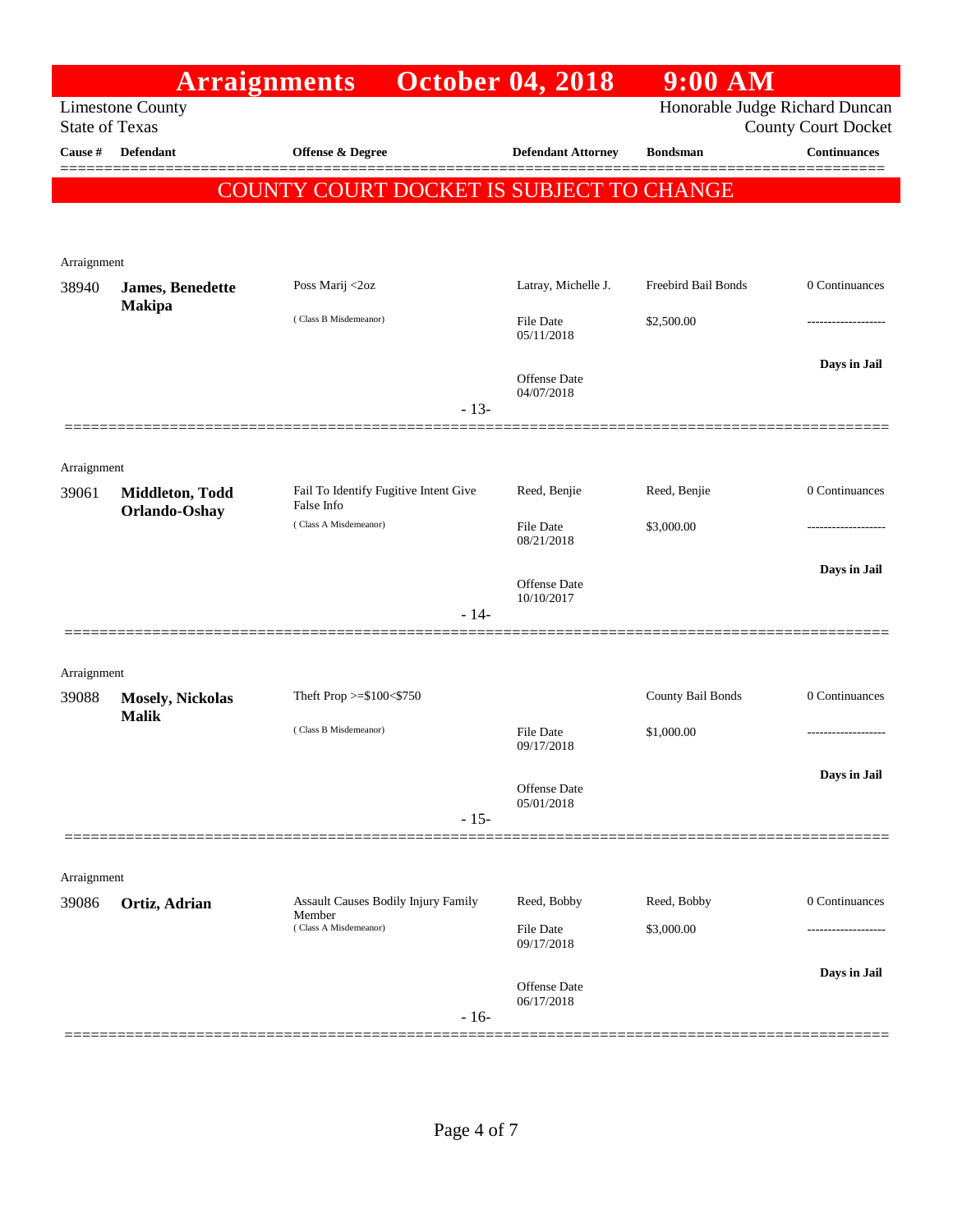|                       | <b>Arraignments</b>     |                                               |        | <b>October 04, 2018</b>    | 9:00 AM         |                                                              |
|-----------------------|-------------------------|-----------------------------------------------|--------|----------------------------|-----------------|--------------------------------------------------------------|
| <b>State of Texas</b> | <b>Limestone County</b> |                                               |        |                            |                 | Honorable Judge Richard Duncan<br><b>County Court Docket</b> |
| Cause #               | <b>Defendant</b>        | <b>Offense &amp; Degree</b>                   |        | <b>Defendant Attorney</b>  | <b>Bondsman</b> | <b>Continuances</b>                                          |
|                       |                         | COUNTY COURT DOCKET IS SUBJECT TO CHANGE      |        |                            |                 |                                                              |
|                       |                         |                                               |        |                            |                 |                                                              |
| Arraignment           |                         |                                               |        |                            |                 |                                                              |
| 39087                 | Ortiz, Ernesto Garcia   | Assault Causes Bodily Injury Family<br>Member |        | Reed, Benjie               | Reed, Benjie    | 0 Continuances                                               |
|                       |                         | (Class A Misdemeanor)                         |        | File Date<br>09/17/2018    | \$20,000.00     |                                                              |
|                       |                         |                                               |        |                            |                 | Days in Jail                                                 |
|                       |                         |                                               | $-17-$ | Offense Date<br>11/19/2016 |                 |                                                              |
|                       |                         |                                               |        |                            |                 |                                                              |
| Arraignment           |                         |                                               |        |                            |                 |                                                              |
| 38248                 | Patterson, Trevor       | Unl Carrying Weapon                           |        | Reed, Bobby                | Reed, Bobby     | 0 Continuances                                               |
|                       |                         | (Class A Misdemeanor)                         |        | File Date<br>11/17/2016    | \$5,000.00      |                                                              |
|                       |                         |                                               |        |                            |                 | Days in Jail                                                 |
|                       |                         |                                               |        | Offense Date<br>10/22/2016 |                 |                                                              |
|                       |                         |                                               | $-18-$ |                            |                 |                                                              |
| Arraignment           |                         |                                               |        |                            |                 |                                                              |
| 38249                 | Patterson, Trevor       | Poss Marij <2oz                               |        | Reed, Bobby                | Reed, Bobby     | 0 Continuances                                               |
|                       |                         | (Class B Misdemeanor)                         |        | File Date<br>11/17/2016    | \$5,000.00      |                                                              |
|                       |                         |                                               |        |                            |                 | Days in Jail                                                 |
|                       |                         |                                               |        | Offense Date<br>10/22/2016 |                 |                                                              |
|                       |                         |                                               | $-19-$ |                            |                 |                                                              |
| Arraignment           |                         |                                               |        |                            |                 |                                                              |
| 39031                 | Perez, Moises           | Assault Cause Bodily Inj.                     |        |                            |                 | 1 Continuances                                               |
|                       |                         | (Class A Misdemeanor)                         |        | File Date<br>07/24/2018    |                 | ------------------                                           |
|                       |                         |                                               |        |                            |                 | Days in Jail                                                 |
|                       |                         |                                               |        | Offense Date<br>05/08/2018 |                 |                                                              |
|                       |                         |                                               | $-20-$ |                            |                 |                                                              |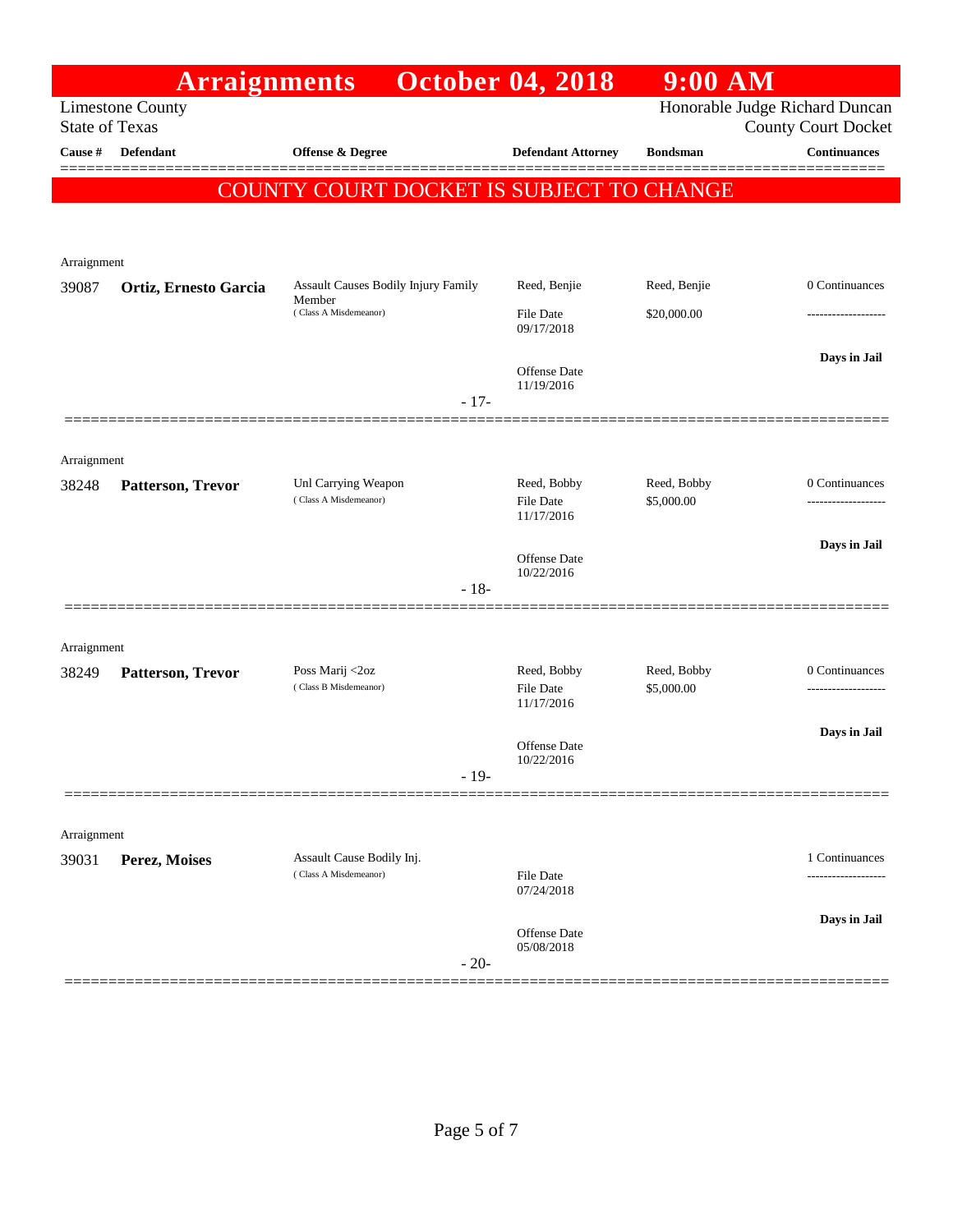|                                                                                                                  |                          | <b>Arraignments</b>                            | <b>October 04, 2018</b>           | $9:00$ AM           |                     |  |
|------------------------------------------------------------------------------------------------------------------|--------------------------|------------------------------------------------|-----------------------------------|---------------------|---------------------|--|
| Honorable Judge Richard Duncan<br><b>Limestone County</b><br><b>State of Texas</b><br><b>County Court Docket</b> |                          |                                                |                                   |                     |                     |  |
| Cause #                                                                                                          | <b>Defendant</b>         | <b>Offense &amp; Degree</b>                    | <b>Defendant Attorney</b>         | <b>Bondsman</b>     | <b>Continuances</b> |  |
|                                                                                                                  |                          | COUNTY COURT DOCKET IS SUBJECT TO CHANGE       |                                   |                     |                     |  |
|                                                                                                                  |                          |                                                |                                   |                     |                     |  |
|                                                                                                                  |                          |                                                |                                   |                     |                     |  |
| Arraignment                                                                                                      |                          |                                                |                                   |                     |                     |  |
| 39084                                                                                                            | Rivera, Jonathan<br>Adam | Poss Cs Pg $3 < 28g$                           |                                   | Freebird Bail Bonds | 0 Continuances      |  |
|                                                                                                                  |                          | (Class A Misdemeanor)                          | File Date<br>09/05/2018           | \$3,000.00          |                     |  |
|                                                                                                                  |                          |                                                |                                   |                     | Days in Jail        |  |
|                                                                                                                  |                          |                                                | <b>Offense</b> Date<br>06/06/2018 |                     |                     |  |
|                                                                                                                  |                          | $-21-$                                         |                                   |                     |                     |  |
|                                                                                                                  |                          |                                                |                                   |                     |                     |  |
| Arraignment<br>39092                                                                                             | Ross, Danita Ann         | Driving W/Lic Inv W/Prev                       |                                   | Personal Bond       | 0 Continuances      |  |
|                                                                                                                  |                          | Conv/Susp/W/O Fin Res<br>(Class B Misdemeanor) | File Date                         | \$2,000.00          |                     |  |
|                                                                                                                  |                          |                                                | 09/17/2018                        |                     |                     |  |
|                                                                                                                  |                          |                                                | Offense Date                      |                     | Days in Jail        |  |
|                                                                                                                  |                          | $-22-$                                         | 06/20/2018                        |                     |                     |  |
|                                                                                                                  |                          |                                                |                                   |                     |                     |  |
| Arraignment                                                                                                      |                          |                                                |                                   |                     |                     |  |
| 39070                                                                                                            | <b>Sims, Henry Lee</b>   | Resist Arrest Search Or Transport              | Reed, Justin                      | Reed, Justin        | 0 Continuances      |  |
|                                                                                                                  |                          | (Class A Misdemeanor)                          | File Date<br>08/23/2018           | \$3,000.00          |                     |  |
|                                                                                                                  |                          |                                                |                                   |                     | Days in Jail        |  |
|                                                                                                                  |                          |                                                | Offense Date<br>08/12/2018        |                     |                     |  |
|                                                                                                                  |                          | $-23-$                                         |                                   |                     |                     |  |
|                                                                                                                  |                          |                                                |                                   |                     |                     |  |
| Arraignment<br>39071                                                                                             | <b>Sims, Henry Lee</b>   | Criminal Mischief >=\$100<\$750                | Justin Reed                       | Reed, Justin        | 0 Continuances      |  |
|                                                                                                                  |                          | (Class B Misdemeanor)                          | File Date<br>08/23/2018           | \$1,000.00          | .                   |  |
|                                                                                                                  |                          |                                                |                                   |                     | Days in Jail        |  |
|                                                                                                                  |                          |                                                | <b>Offense</b> Date<br>08/12/2018 |                     |                     |  |
|                                                                                                                  |                          | $-24-$                                         |                                   |                     |                     |  |
|                                                                                                                  |                          |                                                |                                   |                     |                     |  |